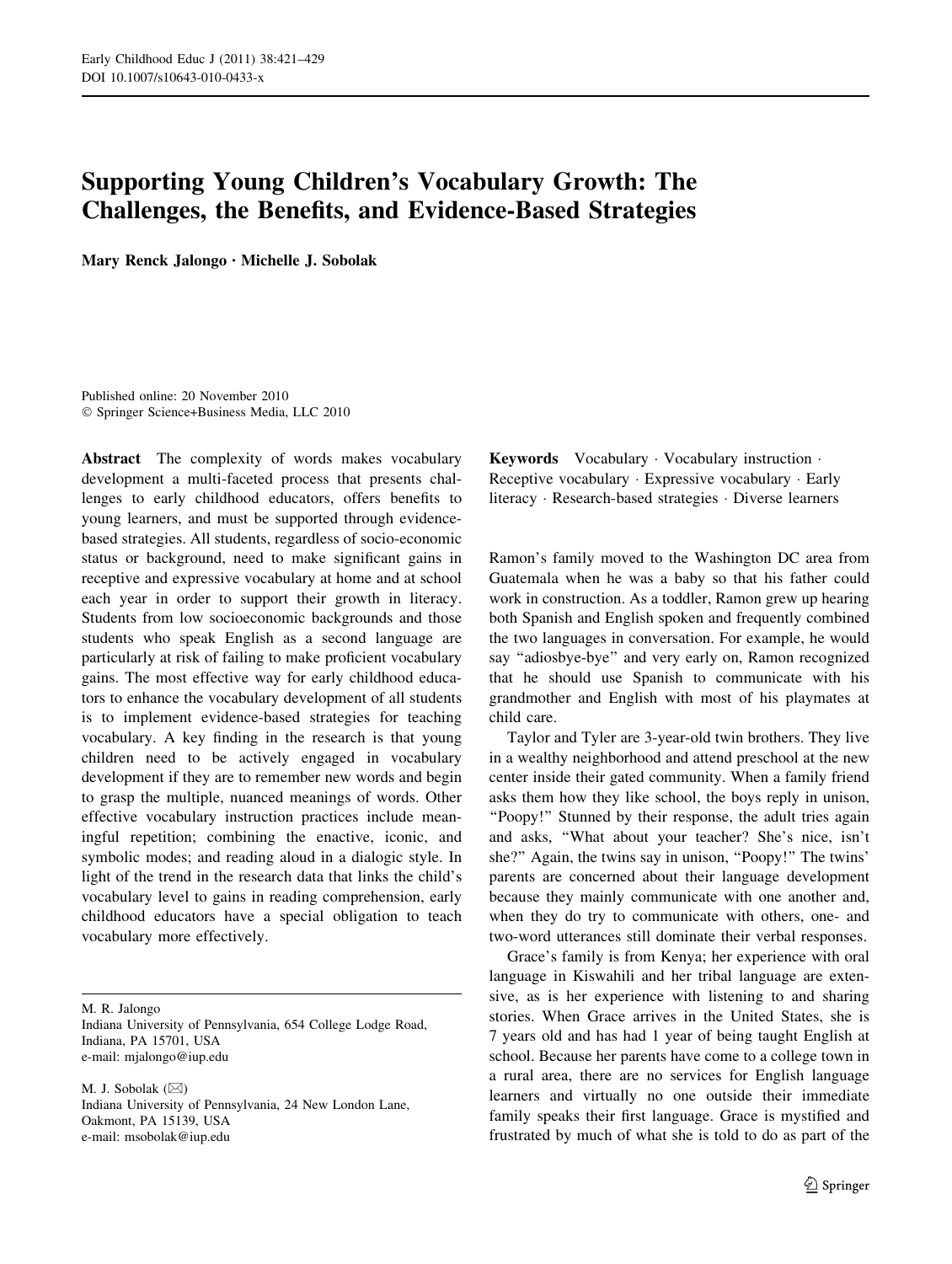first grade curriculum. She has started to protest that she does not want to go to school and, once there, she has stopped trying to communicate with the teacher or other children. When her parents gently inquire about this, Grace replies, ''I hate English!''

When educators read true accounts of young children's language behavior such as these, it may be difficult to avoid thoughts of deficits, problems, and ways to address them. Yet each of these children has language strengths and areas for growth and each of them needs a teacher who understands vocabulary development and ways to support it.

In Ramon's case, for example, some teachers are still operating on the misconception that the child's first language somehow interferes with second language development when there is extensive research to repudiate that antiquated view (Tabors 2008). Current research confirms that children use mastery of their first language, or L1, as a "scaffold" for learning English; strength in L1 is an asset (Cárdenas-Hagan et al. 2007).

In the case of the 3-year-old twins, some misguided educators would assume that their language would develop effortlessly because they are economically advantaged when the research indicates that it is the language environment both at home and at school –particularly before third grade—that is the major influence (Biemiller 2003; Wasik et al. 2006). To illustrate, a study involving several hundred parents who documented their 2-year-olds' vocabularies, the range was enormous. Parents reported that their toddlers knew between 50 and 550 words (Fenson et al. 1994).

For Grace, the young girl from Kenya, some educators would expect that she will ''pick up'' English rapidly without much effort because she is immersed in it. However, Grace's peers already have acquired many years of English study and it may take her as long as 7 years to become sufficiently fluent in English to work with academic content (Hakuta et al. 2000). The research indicates that children from special populations need appropriate opportunities to learn new words and intensive instruction in vocabulary if they are expected to succeed (Wasik et al. 2006).

As these examples illustrate, the preservice/inservice training of teachers on vocabulary instruction frequently has been inadequate or is now outdated. Vocabulary instruction has been overshadowed by other aspects of reading/language arts, particularly over the past 15 years (Pearson et al. 2007). The purpose of this article is to provide early childhood educators with the latest, researchbased evidence on effective ways to build the vocabulary of young children. The article begins with definitions of receptive and expressive vocabulary. Next, it provides research evidence on the challenges that children confront as they develop a concept of a word. Then it discusses the benefits that accrue when vocabulary is built. Finally, it provides practical, research-based strategies that early childhood educators can use to support vocabulary growth in all learners and offers an agenda for the future of research-based vocabulary instruction.

## Defining Vocabulary

Receptive language relies on interpreting language that is heard or read; expressive language refers to producing language through speech or writing. The language development of young children is unique in that it is estimated that their receptive vocabulary often is four times greater than their expressive vocabulary. A few thousand words account for 90 percent of the spoken vocabulary anyone uses or hears on a regular basis (Hayes and Ahrens 1988). A highly educated adult has a listening/speaking vocabulary of about 10,000 words but likely knows nearly 10 times as many words in reading and writing, or about 100,000 words (Byrnes and Wasik 2009). Most teachers are familiar with a listening, reading, speaking, and writing vocabulary. What may be less familiar—and particularly helpful—is the three-tier conceptualization of vocabulary (Beck et al. 2005).

Beck and her colleagues have conceptualized vocabulary as three different levels, or tiers. Tier 1 words are common labels that are widely understood or are less common but can be quickly comprehended through an illustration. Words that fit into Tier 1 include labels such as door, table, computer, and hippopotamus because these words are either already known or can be pictured, thus vocabulary instructional time is minimal. Tier 2 words have high utility for mature language users' listening, speaking, reading, and writing (Beck et al. 2005). Words in the second tier often focus on more abstract or complex ideas, words such as "courage," "confused," or "intentional.'' Vocabulary researchers agree that Tier 2 words should be the main focus when instructional time is limited (Nagy and Scott 2000; Stahl and Stahl 2004). Tier 3 words are words that are specific to particular subject areas and that are not applicable outside of those areas. These include vocabulary words found in math, science and social studies. Examples of these words include fulcrum, obtuse, adobe, and chlorophyll. While these words will require some vocabulary instructional time within the content area, they are not worthy of extensive teaching time because they are not high-utility (Beck et al. 2005).

## Challenges in Acquiring the Concept of a Word

There is strong evidence that the home and school environments exert a powerful influence on both the size and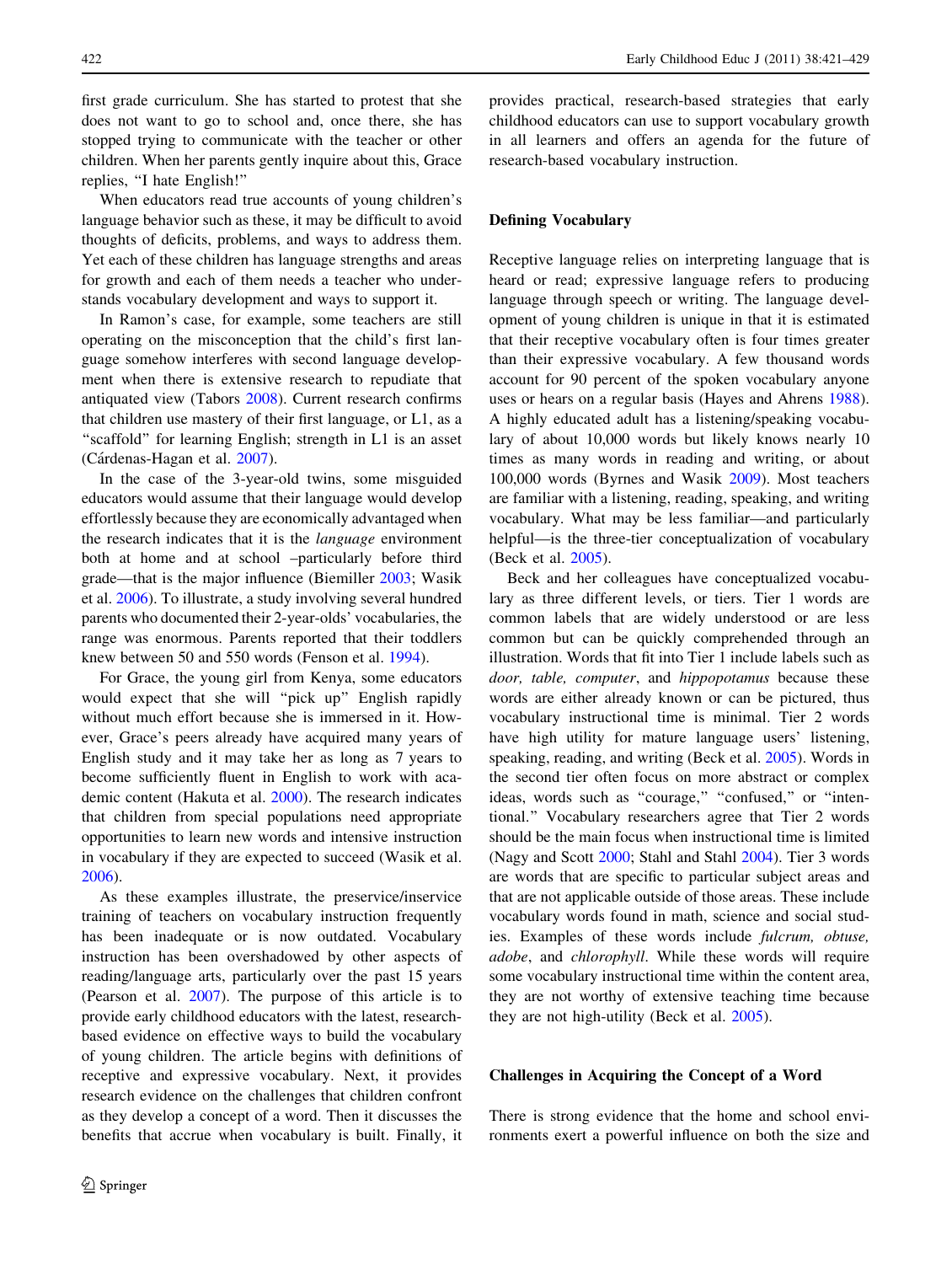the depth of children's vocabularies (Biemiller 2003; Hart and Risley 1995). What does it mean to know a word? Many of children's most charming language errors have to do with semantics, or word meaning. They sometimes turn to words they already know—for example, ''vanilla'' paper for ''manilla'' paper or ''chickenpops'' for ''chickenpox.'' They may even invent words that make more sense than the one they actually heard, such as a child who referred to a "pasture" as a "grassture" or the child who requested "cold slop" for "cole slaw" at a family reunion/picnic. Even when children apparently know a word, their understandings can be rather superficial. For example, multiple meaning words are often very challenging for young children. A young child may be very aware that they have nails on both their fingers and toes. However, when they hear an adult mention the need to buy a box of nails, or hear someone say, ''That singer was great—she really nailed it!'' they may be puzzled by these uses of the word.

''Words may seem like simple entities, but they are not. Their surface simplicity belies a deeper complexity. For example, they connect with experience and knowledge, and their meanings vary depending on the linguistic contexts in which they can be found, including in a variety of literal and figurative contexts'' (Pearson et al. 2007, p. 286). To really know a word's meaning is to know what a word represents and to begin to understand the network of concepts that goes with it (Neuman and Dwyer 2009).

#### Benefits of Vocabulary Instruction

Researchers have long acknowledged a relationship between vocabulary knowledge and reading comprehension (Beck et al. 1982; Coyne et al. 2004a; Cunningham and Stanovich 1997; Hiebert and Kamil 2005; Stahl and Nagy 2006). In 41 studies of the impact of vocabulary instruction on comprehension, the average effect size was .91—which would theoretically raise the comprehension of an average child from the 50th percentile to the 83th percentile (Stahl and Fairbanks 1986); subsequent studies have concluded that vocabulary knowledge predicts listening and reading comprehension performance with positive correlations ranging from .6 to .8 (Pearson et al. 2007). This relationship has lasting educational implications for students with both high and low vocabulary levels. Students who begin school with more vocabulary knowledge tend to comprehend the texts they read and, as their reading comprehension increases, their vocabulary knowledge expands accordingly. Conversely, students who begin school with limited vocabulary knowledge may struggle with reading comprehension and that struggle will limit their vocabulary growth. Even in the very young years of a child's life, vocabulary instruction can influence that child's reading ability across

the various subjects and throughout their school careers (Biemiller 2004; Hargrave and Senechal 2000; Juel et al. 2003; Stahl and Stahl 2004). The implications extend beyond schooling, as well. A person's vocabulary level is a means of opening or closing access to information; facility with words—both spoken and written–also affects others' opinions of how intelligent or educated a person is (Beck et al. 2002; Stahl and Nagy 2006).

The issue then becomes what to do to ameliorate the vocabulary differences of children as they enter school or during their preschool years. The first and most important step is to take the well-documented and accepted notion of the pivotal role that vocabulary plays in becoming a proficient reader and develop adequate vocabularies with the goal of supporting all children to become proficient readers. Research suggests that there is the possibility of reducing the problem of low vocabulary knowledge and offers a wide array of research-based instructional techniques that can support all students in developing receptive and expressive vocabulary (Christ and Wang 2010).

Despite the obvious importance of vocabulary for reading achievement, there is little evidence of intentional vocabulary instruction in the early grades (Neuman and Dwyer 2009). Unfortunately, there is often little emphasis on vocabulary development in the school curricula (Beck et al. 2005). Historically, wide reading has been viewed as the main way for children to increase their vocabularies (Stahl and Nagy 2006). However, for students who struggle with reading and for very young students, wide reading is not a solution. Another widely accepted way to expand vocabulary is to ''learn it in context'' but this can be time consuming and inefficient (Beck et al. 2002; Juel et al. 2003). Possibly the most common method of vocabulary instruction in schools is to focus on words in the texts students read. The problem with this method is that the words in commercial anthologies for young readers are often words that students already know—Tier 1 words that tend to reinforce, rather than build, vocabulary (Blachowicz and Fisher 2000). For all of these reasons, a different approach to vocabulary instruction in the early childhood years is warranted.

# Research-Based Strategies to Support Vocabulary Growth

Given that, in order for children to become proficient readers, they need to learn five to six new words per day, 38 words per week, 2000 new words a year, and 10,000 by age 6, vocabulary instruction is a must (Byrnes and Wasik 2009). There is little chance of closing the gaps between students who have adequate and limited vocabulary knowledge until there is success in developing and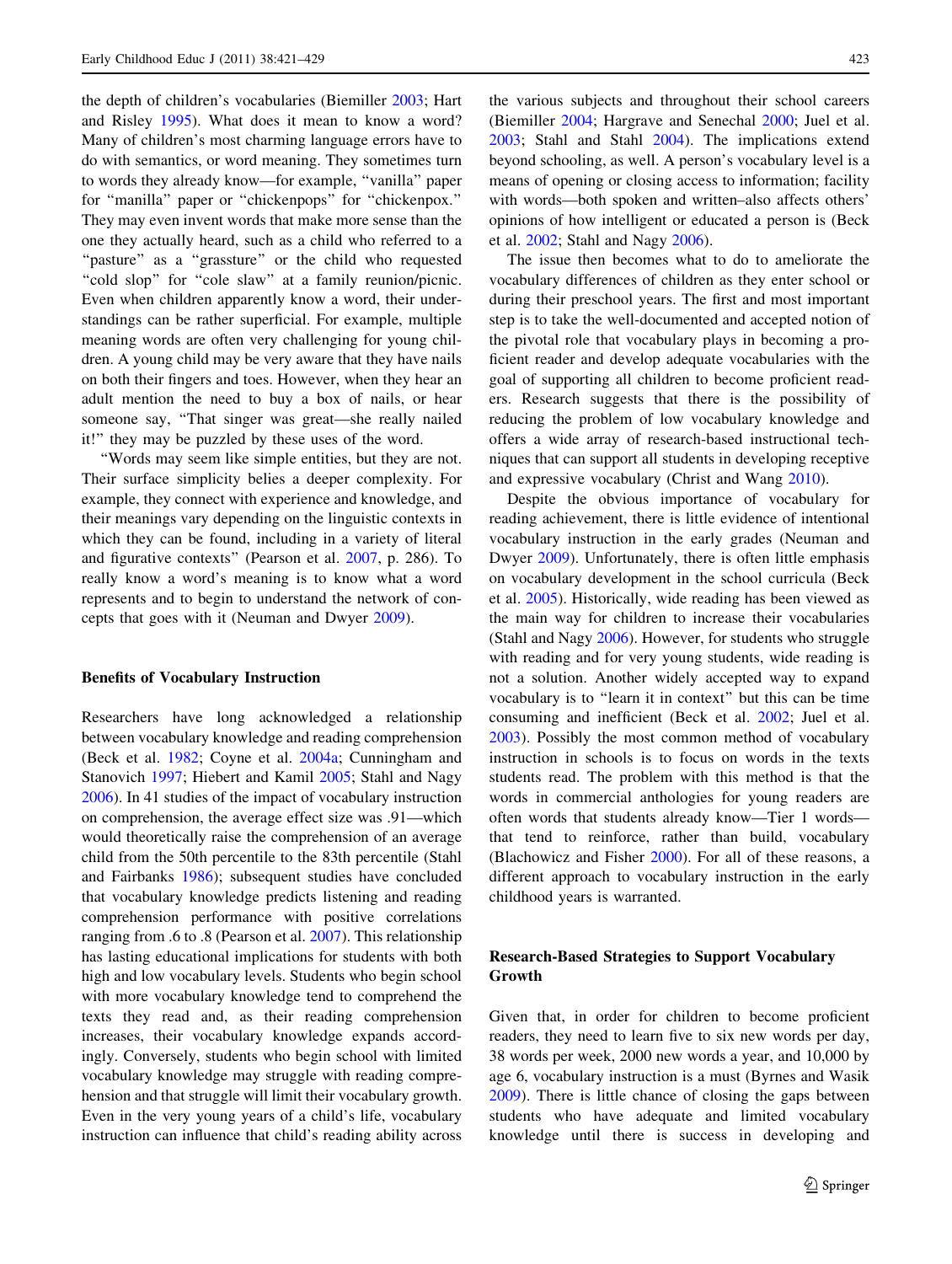implementing a research-based vocabulary development program (Biemiller 2004; Marulis and Neuman 2010).

Research suggests that students should be provided with rich vocabulary instruction which includes such things as questioning, clarifying, repeating, pointing to words, supplying examples, and providing ''child friendly'' definitions in words that a young child can understand. There is agreement by many researchers that, in order for students to fully comprehend a word, the instructional encounters provided by educators must be rich, interactive, and multifaceted (Beck et al. 2005; Brett et al. 1996; Coyne et al. 2004b; Penno et al. 2002). Researchers advocate active involvement on the part of the learner. Several studies have shown that when students are active participants in vocabulary instruction, more vocabulary words are learned (Hargrave and Senechal 2000; Penno et al. 2002; Senechal et al. 1995).

#### Provide for Meaningful Repetition and Retrieval

Studies estimate that of 100 unfamiliar words met in reading, between 5 and 15 of them will be learned (Beck et al. 2002). For words that are not quickly understood through pictures or demonstration, children need several repetitions in different contexts in order to gradually build their understanding of a word (Baumann et al. 2003; Stahl 2003). Current research in neuroscience shows that it is not just repetition, but the process of retreiving word meaning repeatedly that strengthens the neural pathways between form and meaning (Nation et al. 2007). Also, it is not a ''cramming'' type of repetition but repetition with a period of rest in between (e.g., overnight) that appears to be most effective (Jensen 2006). Furthermore, encountering a word in various, meaningful contexts is far more likely to result in remembering the word and achieving a more nuanced understanding of the word than memorizing lists of vocabulary (Pearson et al. 2007).

Technology can be a resource when building up the necessary number of repetitions and adapting the curriculum to individual needs. Audiobooks enable students with visual or physical disabilities to experience literature by listening (Holum and Gahala 2001). For emergent or beginning readers, audiobooks enable children to work with texts that are above their actual reading levels. In addition, ELLS can listen and follow along in the printed text, thereby building fluency and expanding vocabulary. To maximize the effectiveness of audiobooks as a teaching tool, it is important for students to be able to control the rate of narration (Bergman 2005). For children with attention deficits, recorded books typically include other audible ''extras'' that promote active listening, such as an audible signal to turn the page, music and sound effects, and interviews with authors (Mediatore 2003).

Combine the Enactive, Iconic, and Symbolic Modes

In order to differentiate in a diverse classroom, teachers need to combine the enactive, iconic, and symbolic modes to maximize comprehension (Bruner 2004). The enactive mode engages children in actually doing something in order to connect it with language (e.g., reciting a fingerplay and performing the accompanying motions). The iconic mode uses concrete objects (e.g., fruit or plastic replicas of fruit) or pictorial representations of objects (e.g., photographs, clip art) to support vocabulary growth and make the language that is heard more understandable. Gradually, children can begin to connect the symbolic mode (e.g., letters, words, numbers, and other abstract symbols) with the enactive and iconic modes.

A commercial program for 4-and 5-year-olds that achieves this is called Child Talk. The program capitalizes on the value of repetition by focusing on rereading and retelling. It consists of a series of prop boxes and a set of procedures that the teacher is trained to use. The prop boxes contain three to five storybooks, concrete objects that represent the vocabulary words the children will learn, a little book that contains pictures of the objects in the prop boxes, and a ''Big Book'' version of the same book (Wasik et al. 2000).

A strategy for children in the primary grades that links the iconic and symbolic modes is ''talking'' drawings (McConnell 1993; Paquette et al. 2007). It begins by sharing numerous examples of diagrams that are labeled with words. Science books, social studies books, information books, and <http://www.enchantedlearning.com> are good sources for diagrams. Next, the teacher selects a short text on a topic of relevance that can be read aloud to the children. Before the book or passage is shared, children work with a partner to create a labeled drawing that represents their prior knowledge of the topic. Then the text is shared and, after children heard the material, they return to their drawings and redraw or revise, adding all of the new terminology and features they now know about. When this was done with a passage on the octopus, for example, children's prelearning drawings were like cartoons. After hearing about the octopus, however, their drawings were much more detailed (e.g., showed the suction cup surfaces of the tentacles) and their written labels included the new vocabulary (Paquette et al. 2007). By evaluating the "before" and "after" drawings, the teacher quickly can identify advances in students' reading and listening comprehension for a particular topic.

### Build Vocabulary by Reading Aloud in a Dialogic Style

Although it has been argued that children under the age of 6 months are not ready to attend to a story being read to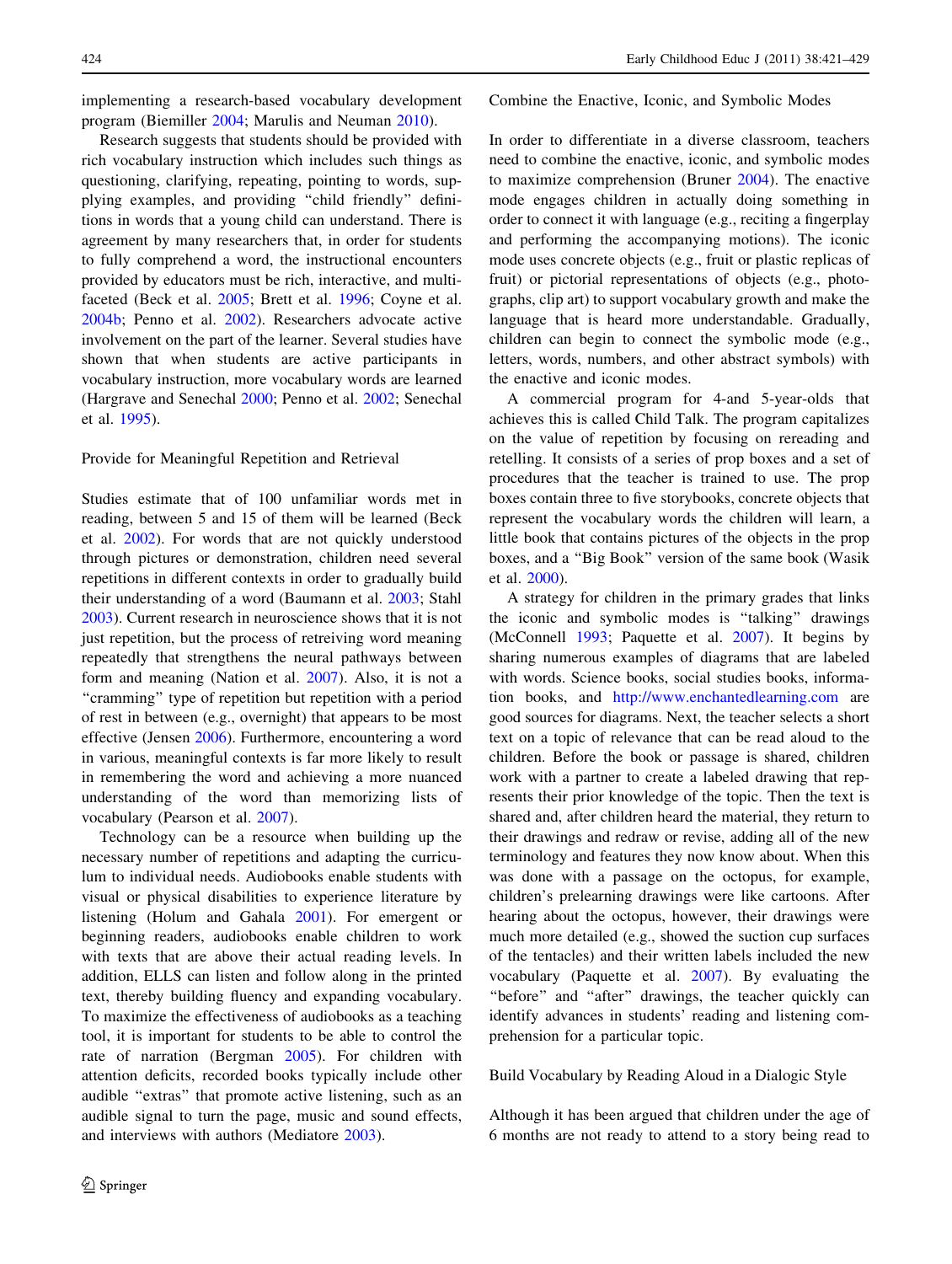them (Murkoff et al. 2003), research indicates that when infants are read to by parents and caregivers important literacy skills such as book awareness, print awareness, vocabulary development, fluency, and comprehension are developing (Armbruster et al. 2003; Manning 2005). One important way of building vocabulary in a meaningful context is by reading aloud and discussing picture books. Justice et al. (2005) found that kindergartners who had been identified as at risk of academic difficulty were able to learn vocabulary effectively while sharing books. Moreover, the most effective way of accelerating vocabulary was for the adult to elaborate on the words in the story. In fact, the children with the lowest vocabulary made the greatest gains when the adult talked about the new words the children encountered in the book.

Children's active participation is a key to supporting literacy growth (McVicker 2007). Repeated readings of children's books, accompanied by toys and literacy props, are ways to enrich and extend young children's understandings of picture books (Saracho and Spodek 2006; Welsch 2008). Literacy related play is a key element in supporting vocabulary learning. For example, after watching an episode of the television program Martha Speaks (2010) about shelter dogs and reading books about dogs in need of care–Buddy Unchained (Bix 2006), "Let's Get a Pup!" said Kate (Graham 2001) and The Stray Dog (Simont 2001) children were supplied with a stuffed toy dog, collar, leash, bed/basket, plastic bowl, dog toy, dog brush, and a cardboard box ''dog house'' so that they could dramatize various scenes from these books, retell the story, or invent stories of their own. Activities such as these focused on picture books build a bridge between play and language and provide varied opportunities for children to demonstrate their learning. There have been similar findings for learning scientific concepts and vocabulary through repeated read-alouds and related activities (Bodrova and Leong 2006).

Additional Support for Children from Low-Income Backgrounds

Throughout reading research many references are made to the issue of limited vocabulary knowledge of children from low-income backgrounds. In the Handbook of Reading Research (1991), there is discussion that students with high and low achievement show huge differences in vocabulary and that some differences are associated with socioeconomic level. One research team estimated that, in general, students from low socioeconomic backgrounds know about 6,000 fewer words than their middle-class peers do at the start of schooling (Juel et al. 2003). Children raised in poverty tend to score, on average, one standard deviation below the mean on measures of vocabulary, metalinguistic skills, narrative skills, and sentence complexity in comparison to peers from higher socioeconomic households (Restrepo et al. 2006).

It is important to consider what is causing the differences in vocabulary levels between children of lower and higher socioeconomic households. Being able to delineate the causes for the vocabulary level differences will help to determine how to help ameliorate the differences. Perhaps the most well-known and most cited study discussing the causes of differing vocabulary levels in children was conducted by Hart and Risley (1995). The study was a longitudinal study of 42 American families to determine the amount of talk and interaction experienced by children within families with differing socioeconomic levels and in families of different races. The observation transcriptions were used to determine differences in amount of talk to and with each child, quality of interactions and type of talk observed. This longitudinal study produced results that have been widely cited by researchers in the field of vocabulary research. Hart and Risley (1995) found that there were many differences in the everyday lives of the children that were observed. It was concluded that a child in a family from high socioeconomic status consistently received three times more experience with language and general interaction than did a child from a family on welfare. They estimated that, by age four, the average child from a family on welfare had 13 million fewer words of language experience than did a child in a working class family. The quality of speech heard in the home of families on public assistance was also less than that of workingclass and high socioeconomic households.

Qi et al. (2006) suggest similar reasons for the lower vocabulary ability of children from lower socioeconomic household as those that were proposed by Hart and Risley (1995). Children from lower socioeconomic households have a greater occurrence of mothers with less education and are more likely to be from single parent homes. These factors, together with low socioeconomic status, pose many challenges. It is noted that children raised in poverty have different opportunities for word learning, fewer resources in their homes, and often have parents focused on daily survival concerns that limit interaction with their children.

The educational implications of being raised in a poverty home can be staggering. Hart and Risley (1995) found that the socioeconomic status of a child's family could account for 42% of the variance in the child's rate of vocabulary growth, 40% of the variance in their vocabulary use and 29% of the variance in their IQ test scores when they were 3 years old. Overall, Hart and Risley (1995) concluded that vocabulary growth, at age three, was strongly correlated with family socioeconomic status  $(r = .65)$ . Taken together, the findings of Hart and Risley (1995) show that many children are at high risk for having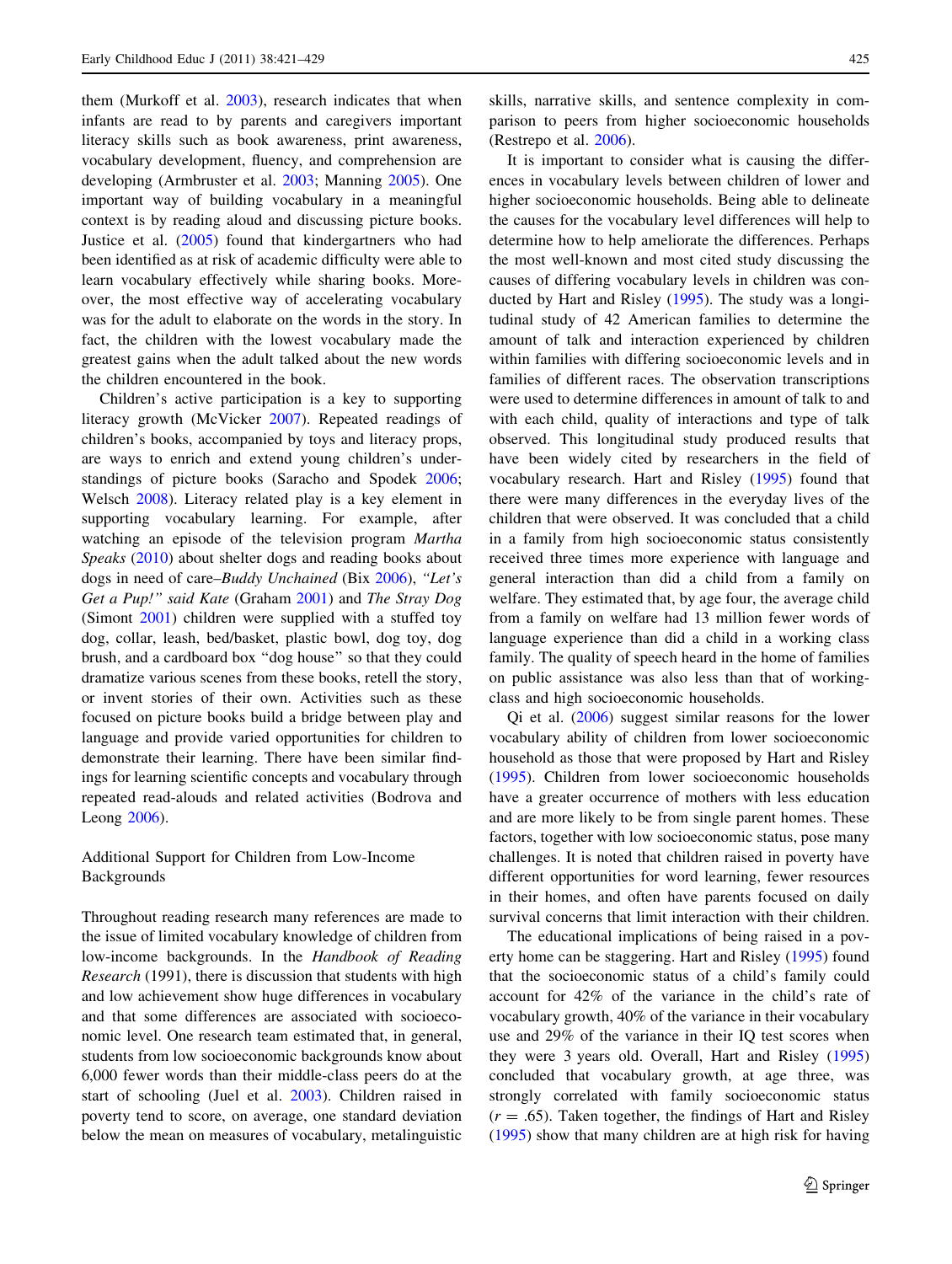low vocabulary skills. In addition, further studies on the same subjects showed the vocabulary of the children at age three was equally predictive of measures of language skill at age nine or ten. The longitudinal research of Hart and Risley (1995) provides insight into both what contributes to the development of the vocabulary levels in children and the long lasting effects of these vocabulary levels, once formed. Perhaps more alarming is that according to Stahl and Stahl (2004), the vocabulary gap between children of different socioeconomic status is ever increasing, thus placing them at a higher risk for reading failure (Sharif et al. 2003).

# Supporting Vocabulary Growth in Young English Language Learners

Since the 1990–1991 school year, the English language learner population has grown approximately 105%, where the general school population has grown by only 12% (Hiebert and Kamil 2005). In addition, data suggest there is approximately a 25 point difference in reading between fourth-, eighth-, and tenth-grade students who routinely speak a language other than English at home and students who speak only English at home (Hiebert and Kamil 2005). Therefore, strategies for developing vocabulary in English are essential (August et al. 2005; Tabors and Snow 2001).

Effective instruction draws on the sum of ELLs' experiences in listening, speaking, reading, and writing as a whole for their literacy growth (Vandergrift 2006). The support of teachers, volunteers, and peers with proficiency in both languages helps children in making connections between languages and mastering content across the curriculum (Parker and Pardini 2006). Poor vocabulary is a serious issue for English-language learners. Although skilled readers can tolerate a small proportion of unknown words in a text without disruption of comprehension, comprehension is disrupted if the proportion of unknown words is too high (Hiebert and Kamil 2005). Collins (2005) found that storybook reading is an effective medium for teaching English Language Learners and that when new vocabulary words were explained to preschoolers who were English Language Learners, it resulted in significant gains in new vocabulary acquisition.

# Conclusion: An Agenda for Reform in Vocabulary Instruction

It is important for early childhood educators to understand the two types of vocabulary knowledge that students possess. In addition to understanding the differences between expressive and receptive vocabulary, the role of Tier 2 vocabulary in students' listening and future reading comprehension should not be underestimated. Words are complex entities that require students often to know multiple meanings and to select the appropriate definition in a particular situation. While acquiring word knowledge is often difficult, it is essential for proficient reading comprehension.

Given the current research on differences in the vocabulary levels of students from varying socioeconomic levels and the critical role that vocabulary knowledge plays in reading comprehension, it is essential that early childhood educators make a concerted effort to build young children's storehouse of words. Vocabulary growth is a key to access to literacy, particularly those from low-income backgrounds and for English Language Learners because these populations are at high risk for underdeveloped vocabulary skills. Consider Ramon who arrived from Guatemala and Grace from Kenya in the opening scenarios; if their educational experiences include the use of L1 to help build their English vocabulary then they have a greater chance of achieving proficiency in both languages. High-quality vocabulary instruction and support for the student's L1 will not only assist with English vocabulary development but also will add to the overall positive experience of schooling.

A literacy curriculum that is grounded in the research is not only for special populations, however. Vocabulary development can have a positive effect on the literacy growth of all students, such as the twins Taylor and Tyler from an economically privileged background who introduced this article. They could benefit immensely from quality vocabulary instruction to raise their receptive and expressive vocabulary skills. Utilizing dialogic reading, active involvement, and meaningful repetition of words should be a part of every classroom's vocabulary routine to ensure that all students make adequate vocabulary gains.

As this review has highlighted, research-based strategies offer the greatest promise for ameliorating the vocabulary difficulties that often lead to problems with listening comprehension, reading comprehension, writing problems, and long-term poor academic achievement. Vocabulary is an area in which we can no longer afford to rely on the so-called ''tried and true'' methods; they certainly have been tried but have not been true in terms of supporting diverse learners.

The deficiencies in current methods of vocabulary instruction during the early years must be addressed. Schwanenflugel et al. (2005) provide an agenda for reform in their review that includes:

• Provide more individual conversations between students and teachers; research suggests that they occur infrequently in most preschool settings, yet the amount of talk between children and adults predicts oral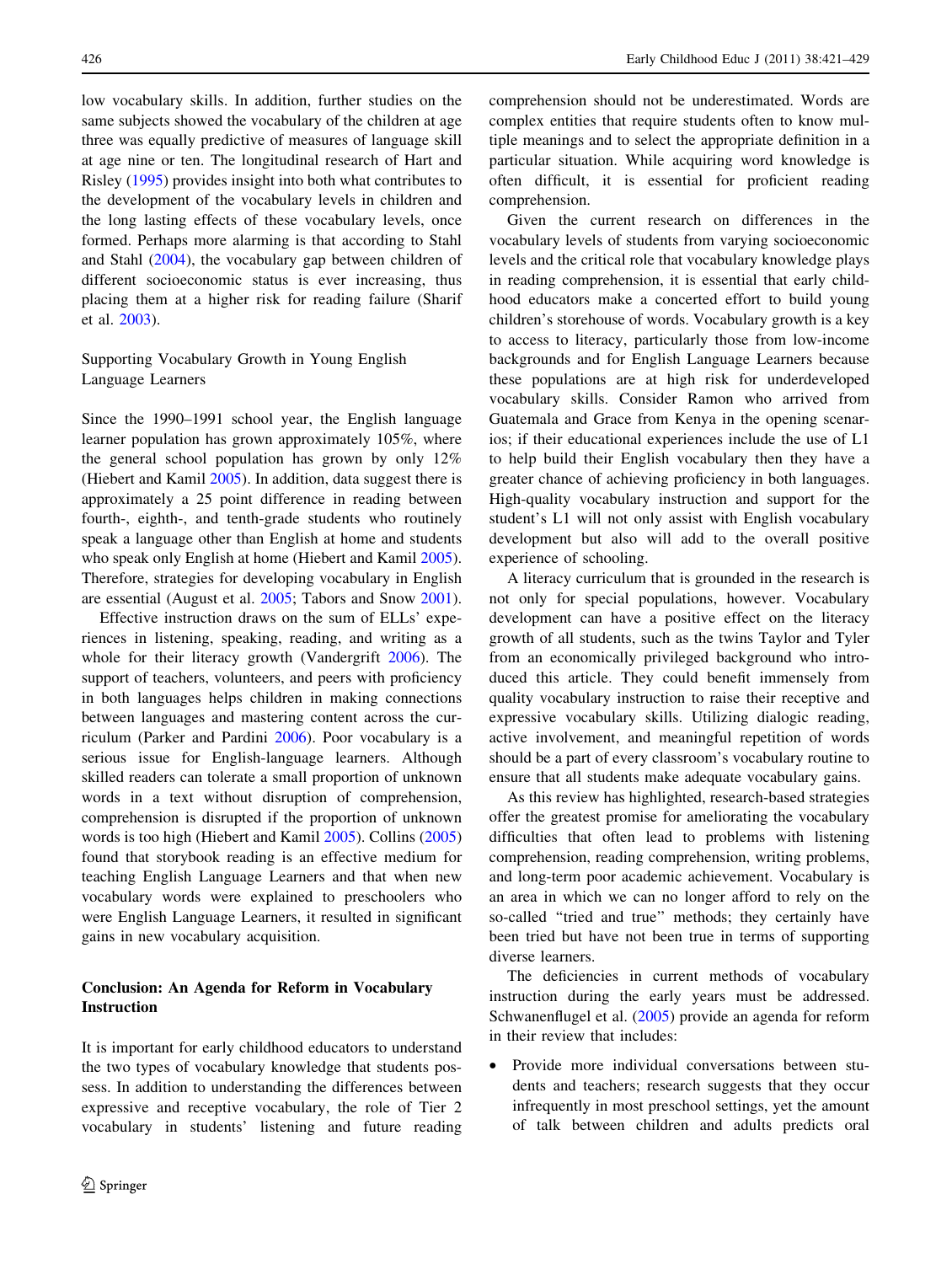language development (Dickinson 2002; Dunn et al. 1994; Weizman and Snow 2001).

- Follow the child's lead in conversational topics rather than focusing only on instructional topics; this makes adult-child interaction more meaningful and cognitively challenging (Soundy and Stout 2002).
- Invest the bulk of vocabulary instruction time in Tier 2 words—those that represent complex concepts and are in wide use in spoken and written language (Beck and McKeown 2007). Emphasize word meaning (Biemiller and Boote 2006).
- Introduce new words that are important to an understanding of picture books before reading the book aloud; use synonyms or simplified definitions, and concrete examples (Coyne et al. 2007).
- Target vocabulary in multiple ways to make significant gains in word knowledge rather than straight-through reading (Brabham and Lynch-Brown 2002).

As this research review has documented, high-quality vocabulary instruction is essential for all students but it is even more so for students who confront a wide variety of linguistic challenges (Hemphill and Tivnan 2008). Early childhood educators are charged with the responsibility of becoming familiar with the challenges that students from diverse backgrounds face in terms of improving vocabulary development and making every effort to ensure that all students make adequate vocabulary gains through the use of research-based instruction. The goal of vocabulary proficiency for all students is not only attainable but essential. When vocabulary is systematically built it enhances young children's oral and written communication skills, supports growth in reading, and ultimately increases the educational opportunities available to them throughout life.

#### References

- Armbruster, B. B., Lehr, F., & Osborn, J. (2003). Put reading first (3rd ed.). Washington, DC: National Institute for Literacy.
- August, D., Carlo, M., Dressler, C., & Snow, C. (2005). The critical role of vocabulary development for English language learners. Learning Disabilities Research & Practice, 20(1), 50–57.
- Baumann, J., Kame'enui, E., & Ash, G. (2003). Research on vocabulary instruction: Voltaire redux. In J. Flood, D. Lapp, J. Squire, & J. Jensen (Eds.), Handbook of research on teaching the English language arts (2nd ed., pp. 752–785). Mahwah, NJ: Lawrence Erlbaum.
- Beck, I. L., & McKeown, M. G. (2007). Increasing low-income children's oral vocabulary repertoires through rich and focused instruction. Elementary School Journal, 107(3), 251–271.
- Beck, I. L., McKeown, M. G., & Kucan, L. (2002). Bringing words to life. New York, NY: The Guilford Press.
- Beck, I. L., McKeown, M. G. & Kucan, L. (2005). Choosing words to teach. In E. H. Hiebert & M. L. Kamil (Eds.), Teaching and learning vocabulary. Mahwah, NJ: Lawrence Erlbaum.
- Beck, I. L., Perfetti, C. A., & McKeown, M. G. (1982). The effects of long-term vocabulary instruction on lexical access and reading comprehension. Journal of Educational Psychology, 74(4), 506–521.
- Bergman, O. (2005). Wait for me! Reader control of narration rate in talking books. Available: [www.readingonline.org/articles/art\\_](http://www.readingonline.org/articles/art_index.asp?HREF=bergman/index.html) [index.asp?HREF=bergman/index.html](http://www.readingonline.org/articles/art_index.asp?HREF=bergman/index.html).
- Biemiller, A. (2003). Vocabulary: Needed if more children are to read well. Reading Psychology, 24(3/4), 323.
- Biemiller, A. (2004). Teaching vocabulary in the primary grades. In J. F. Baumann & E. J. Kame'enui (Eds.), Vocabulary Instruction: Research to practice (pp. 28–40). New York, NY: Guilford Press.
- Biemiller, A., & Boote, C. (2006). An effective method for building meaning vocabulary in primary grades. Journal of Educational Psychology, 98(1), 44–62.
- Blachowicz, C. L. Z., & Fisher, P. (2000). Vocabulary Processes. In M. L. Kamil, P. B. Mosenthal, P. D. Pearson, & R. Barr (Eds.), Handbook of reading research (Vol. III, pp. 503–523). Mahwah, NJ: Lawrence Erlbaum.
- Bodrova, E., & Leong, D. J. (2006). Tools of the mind: The Vygotskian approach to early childhood education (2nd ed.). Upper Saddle River, NJ: Pearson.
- Brabham, E. G., & Lynch-Brown, C. (2002). Effects of teachers' reading aloud styles on vocabulary acquisitions and comprehension of students in early elementary grades. Journal of Educational Psychology, 94(3), 465–473.
- Brett, A., Rothlein, L., & Hurley, M. (1996). Vocabulary acquisition from listening to stories and explanations of target words. The Elementary School Journal, 96(4), 415–422.
- Bruner, J. S. (2004). The process of education (rev. ed. ed.). Boston, MA: Harvard University Press.
- Byrnes, J. P., & Wasik, B. A. (2009). Language and literacy development: What educators need to know. New York, NY: Guilford.
- Cárdenas-Hagan, E., Carlson, C., & Pollard-Durodola, S. D. (2007). The cross-linguistic transfer of early literacy skills: The role of initial L1 and L2 skills and language of instruction. Language Speech and Hearing Services in Schools, 38(3), 249–259.
- Christ, T., & Wang, X. C. (2010). Bridging the vocabulary gap: What the research tells us about vocabulary instruction in early childhood. Young Children, 65(4), 83–91.
- Collins, M. F. (2005). ESL preschoolers' English vocabulary acquisition from storybook reading. Reading Research Quarterly, 40(4), 406–408.
- Coyne, M. D., McCoach, B., & Kapp, S. (2007). Vocabulary intervention for kindergarten students: Comparing extended instruction to embedded instruction and incidental exposure. Learning Disability Quarterly, 30(2), 74–88.
- Coyne, M. D., Simmons, D. C., & Kame'enui, E. J. (2004a). Vocabulary instruction for young children at-risk of experiencing reading difficulties. In J. F. Baumann & E. J. Kame'enui (Eds.), Vocabulary instruction: Research to practice (pp. 41–58). New York, NY: Guilford Press.
- Coyne, M. D., Simmons, D. C., Kame'euni, E. J., & Stoolmiller, M. (2004b). Teaching vocabulary during shared storybook reading: An examination of differential effects. Exceptionality, 12(3), 145–162.
- Cunningham, A., & Stanovich, K. (1997). Early reading acquisition and its relation to reading experience and ability 10 years later. Developmental Psychology, 33(6), 934–945.
- Dickinson, D. K., & Tabors, P. O. (2002). Fostering language and literacy in classrooms and homes. Young Children, 57(2), 10–18.
- Dunn, L., Beach, S. A., & Kontos, S. (1994). Quality of the literacy environment in day care and children's development. Journal of Research in Childhood Education, 9(1), 24–34.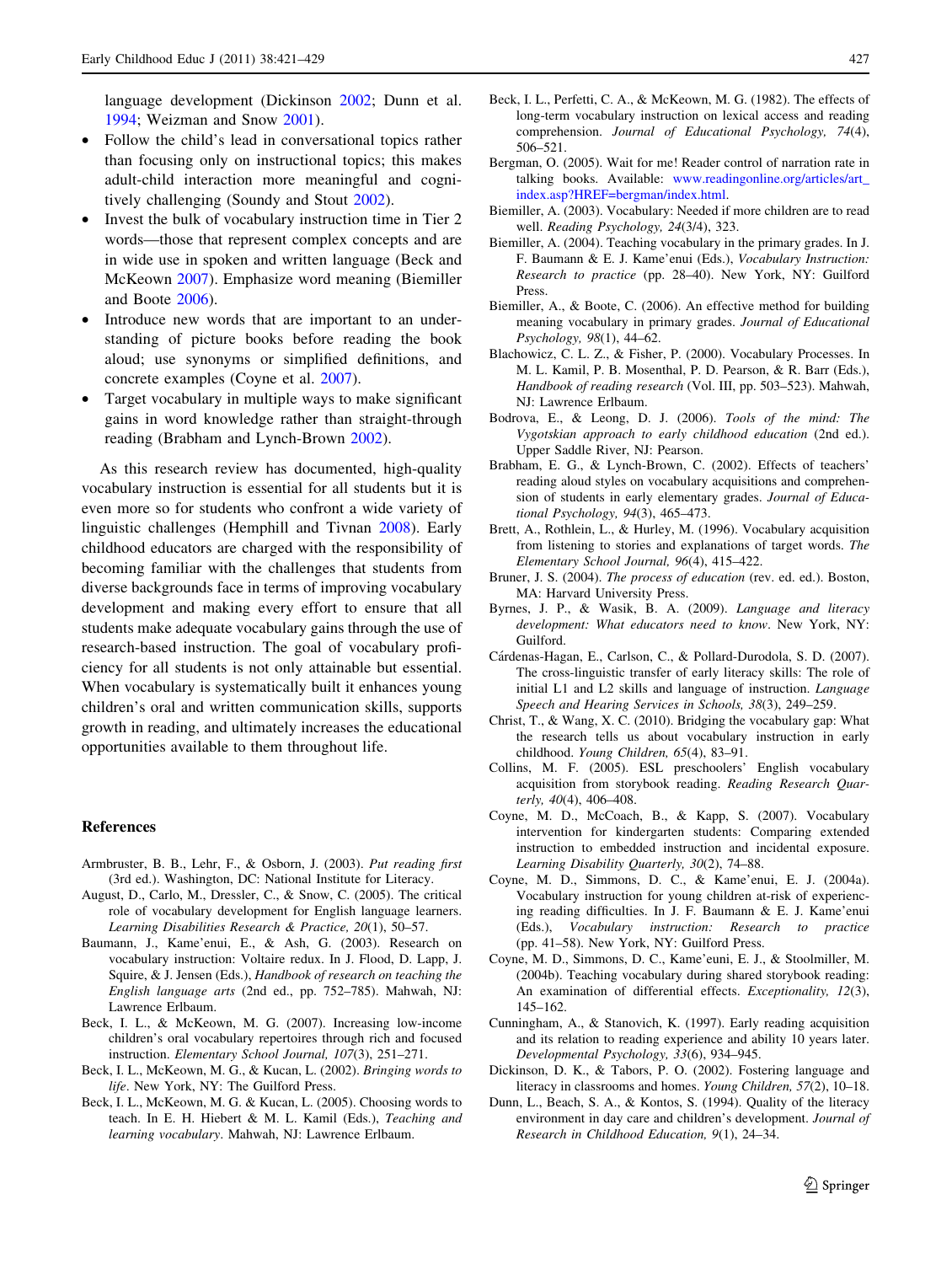- Fenson, L., Dale, P., Reznick, J., Bates, E., Thal, D., & Pethick, J. (1994). Variability in early communication development. Monographs of the Society for Research in Child Development, 59(5, #242).
- Hakuta, K., Butler, Y. G., & Witt, D. (2000). How long does it take English learners to attain proficiency? Santa Barbara, CA: University of California, Linguistic Minority Research Institute.
- Hargrave, A. C., & Senechal, M. (2000). A book reading intervention with preschool children who have limited vocabularies: The benefits of regular reading and dialogic reading. Early Childhood Research Quarterly, 15(1), 75–90.
- Hart, B., & Risley, T. R. (1995). Meaningful differences in the everyday experiences of young American children. Baltimore, MD: Paul H. Brookes.
- Hayes, D., & Ahrens, M. (1988). Vocabulary simplification for children. Journal of Child Language, 15, 457–472.
- Hemphill, L., & Tivnan, T. (2008). The importance of early vocabulary for literacy achievement in high-poverty schools. Journal of Education for Students Placed at Risk, 13(4), 426–451.
- Hiebert, E. H., & Kamil, M. L. (2005). Teaching and learning vocabulary: Bringing research to practice. Mahwah, NJ: Lawrence Erlbaum.
- Holum, A., & Gahala, J. (2001). Critical issue: Using technology to enhance literacy instruction. New York, NY: North Central Regional Educational Laboratory.
- Jensen, E. (2006). Enriching the brain: How to maximize every learner's potential. San Francisco, CA: Jossey-Bass.
- Juel, C., Biancarosa, G., Coker, D., & Deffes, R. (2003). Walking with Rosie: A cautionary tale of early reading instruction. Educational Leadership, 60(7), 12–18.
- Justice, L., Meier, J., & Walpole, S. (2005). Learning new words from storybooks: An efficacy study with at-risk kindergartners. Language, Speech and Hearing Services in Schools, 36(3), 17–32.
- Lonigan, C. J. (2007). Vocabulary development and the development of phonological awareness skills in preschool children. In R. K. Wagner, A. E. Muse, & K. R. Tannenbaum (Eds.), Vocabulary acquisition: Implications for reading comprehension (pp. 15–31). New York, NY: Guilford.

Manning, M. (2005). Reading aloud. Teaching PreK-8, 35, 80-82.

- Marulis, L. M., & Neuman, S. B. (2010). The effects of vocabulary intervention on young children's word learning: A metaanalysis. Review of Educational Research, 80(3), 300–335.
- McConnell, S. (1993). Talking drawings: A strategy for assisting learners. Journal of Reading, 36(4), 260–269.
- McVicker, C. J. (2007). Young readers respond: The importance of child participation in emerging literacy. Young Children, 62(3), 18–22.
- Mediatore, K. (2003). Reading with your ears. Reference & User Services Quarterly, 42(4), 318–323.
- Murkoff, H., Eisenberg, A., & Hathaway, S. (2003). What to expect the first year. New York, NY: Workman Publishing.
- Nagy, W. E., & Scott, J. A. (2000). Vocabulary processes. In M. L. Kamil, P. B. Mosenthal, P. D. Pearson, & R. Barr (Eds.), Handbook of reading research (Vol. III, pp. 269–284). Mahwah, NJ: Lawrence Erlbaum.
- Nation, S. P., Long, M. H., & Richards, J. C. (2007). Learning vocabulary in another language. Cambridge: U.K. Cambridge University Press.
- Neuman, S., & Dwyer, J. (2009). Missing in action: Vocabulary instruction in Pre-K. The Reading Teacher, 62(5), 384–392.
- Paquette, K. R., Fello, S. E., & Jalongo, M. R. (2007). The talking drawings strategy: Using primary children's illustrations and oral language to improve comprehension of expository text. Early Childhood Education Journal, 35(1), 65–73.
- Parker, E., & Pardini, T. (2006). The words came down! English language learners read, write, and talk across the curriculum. Portland, ME: Stenhouse Publishers.
- Pearson, P., Hiebert, E., & Kamil, M. (2007). Vocabulary assessment: What we know and what we need to learn. Reading Research Quarterly, 42(2), 282–296.
- Penno, J. F., Wilkinson, I. A., & Moore, D. W. (2002). Vocabulary acquisition from teacher explanation and repeated listening to stories: Do they overcome the Matthew Effect? Journal of Educational Psychology, 94(1), 23–33.
- Qi, C. H., Kaiser, A. P., Milan, S., & Hancock, T. (2006). Language performance of low-income African American and European American preschool children on the PPVT-III. Language, Speech and Hearing Services in Schools, 37(1), 5–16.
- Restrepo, M., Schwanenflugel, P., Blake, J., Neuharth-Pritchett, S., Cramer, S., & Ruston, H. (2006). Performance on the PPVT-III and the EVT: Applicability of the measures with African American and European American preschool children. Language, Speech & Hearing Services in Schools, 37(1), 17–27.
- Saracho, B., & Spodek, O. N. (2006). Handbook of research on the education of young children. Mahwah, NJ: Lawrence Erlbaum.
- Schwanenflugel, P. J., Hamilton, C. E., Bradley, B. A., Ruston, H. P., Neuharth-Pritchett, S., & Restrepo, M. A. (2005). Classroom practices for vocabulary enhancement in prekindergarten: Lessons from PAVEd for Success. In E. H. Hiebert & M. L. Kamil (Eds.), Teaching and learning vocabulary: Bringing research to practice (pp. 155–178). Mahwah, NJ: Lawrence Erlbaum.
- Senechal, M., Thomas, E., & Monker, J. (1995). Individual differences in 4-year-old children's acquisition of vocabulary during storybook reading. Journal of Educational Psychology, 87(2), 218–229.
- Sharif, I., Ozuah, P. O., Dinkevich, E. I., & Mulvihill, M. (2003). Impact of a brief literacy intervention on urban preschoolers. Early Childhood Education Journal, 30(3), 177–180.
- Soundy, C. S., & Stout, N. L. (2002). Pillow talk: Fostering the emotional and language needs of young children. Young Children, 57(2), 20–24.
- Stahl, S. A. (2003). How words are learned incrementally over multiple exposures. American Education, 27, 28–29.
- Stahl, S. A., & Fairbanks, M. M. (1986). The effects of vocabulary instruction: A model-based meta-analysis. Review of Educational Research, 56(2), 72–110.
- Stahl, S. A., & Nagy, W. E. (2006). Teaching word meanings. Mahwah, NJ: Lawrence Erlbaum.
- Stahl, S. A., & Stahl, K. A. D. (2004). Word wizards all! In J. F. Baumann & E. J. Kame'enui (Eds.), Vocabulary instruction: Research to practice (pp. 59–80). New York, NY: Guilford Press.
- Tabors, P. O. (2008). One child, two languages: A guide for early childhood educators of children learning English as a second language. Baltimore, MD: Paul H. Brookes.
- Tabors, P. O., & Snow, C. E. (2001). Young bilingual children and early literacy development. In S. B. Neuman & D. K. Dickson (Eds.), Handbook of early literacy research (pp. 159–178). New York, NY: Guilford.
- Vandergrift, L. (2006). Second language listening: Listening ability or language proficiency? The Modern Language Journal, 90(1), 6–18.
- Wasik, B., Bond, M., & Hindman, A. (2006). The effects of a language and literacy intervention on Head Start children and teachers. Journal of Educational Psychology, 98(1), 63–74.
- Wasik, B., Karweit, N., Bond, M., Burns Woodruff, L., Jaeger, G., & Adee, S. (2000). Early learning in CRESPAR. Journal of Education for Students Placed at Risk, 5(1/2), 93.
- Weizman, Z. O., & Snow, C. E. (2001). Lexical input as related to children's vocabulary acquisition: Effects of sophisticated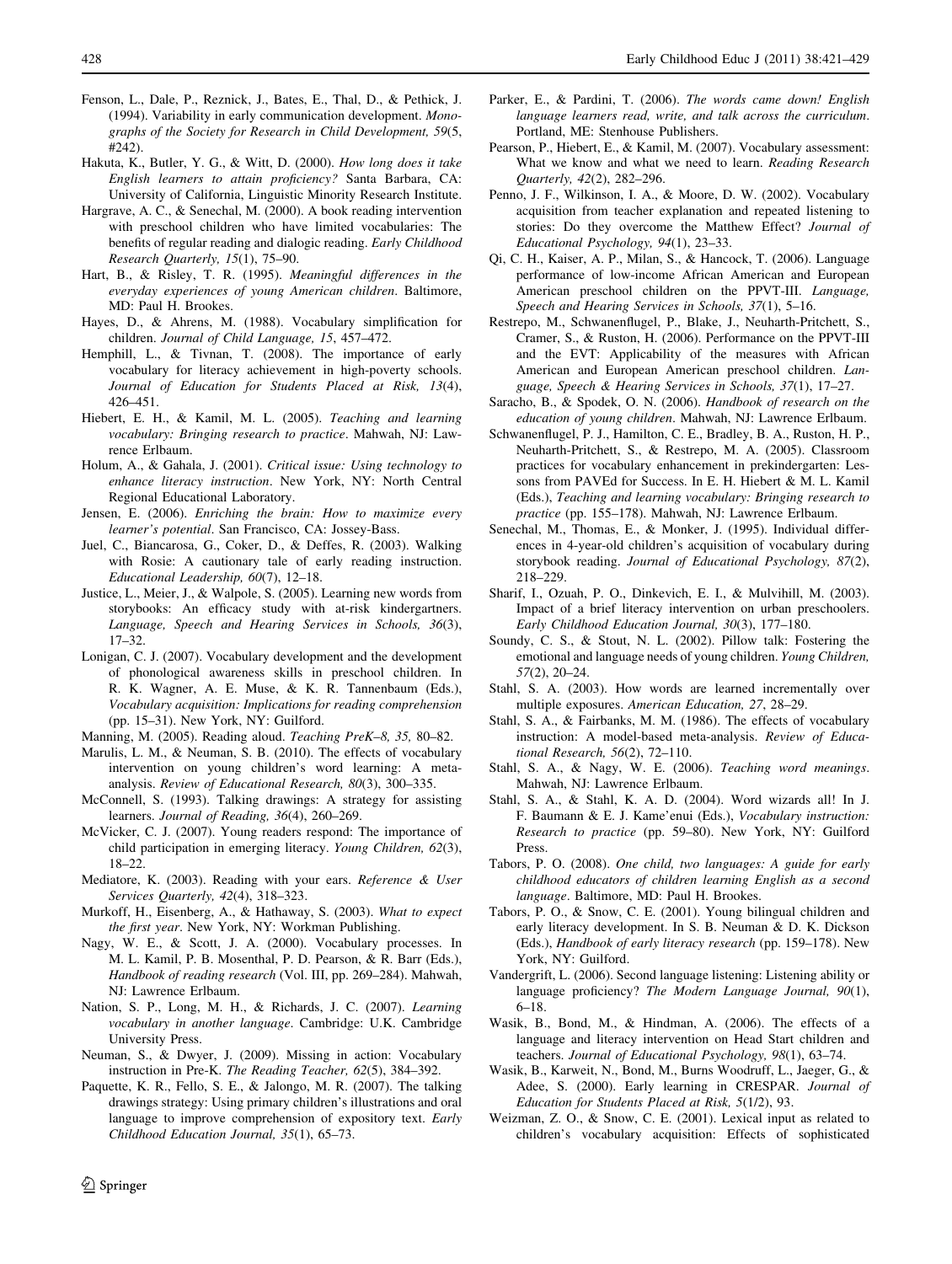exposure and support for meaning. Developmental Psychology, 37(2), 265–279.

Welsch, J. G. (2008). Playing within and beyond the story: Encouraging book-related pretend play. The Reading Teacher, 62(2), 138–148.

#### Children's Books and Media

Bix, D. (2006). Buddy unchained. Edina, MN: Gryphon Press.

Graham, B. (2001). "Let's get a pup!" said Kate. Boston, MA: Candlewick Press.

- Martha Speaks (2010). Pound Dog Clip #1. Available: bluesplayer.co.uk/Martha+Speaks.
- Simont, M. (2001). The stray dog. New York, NY: HarperCollins.